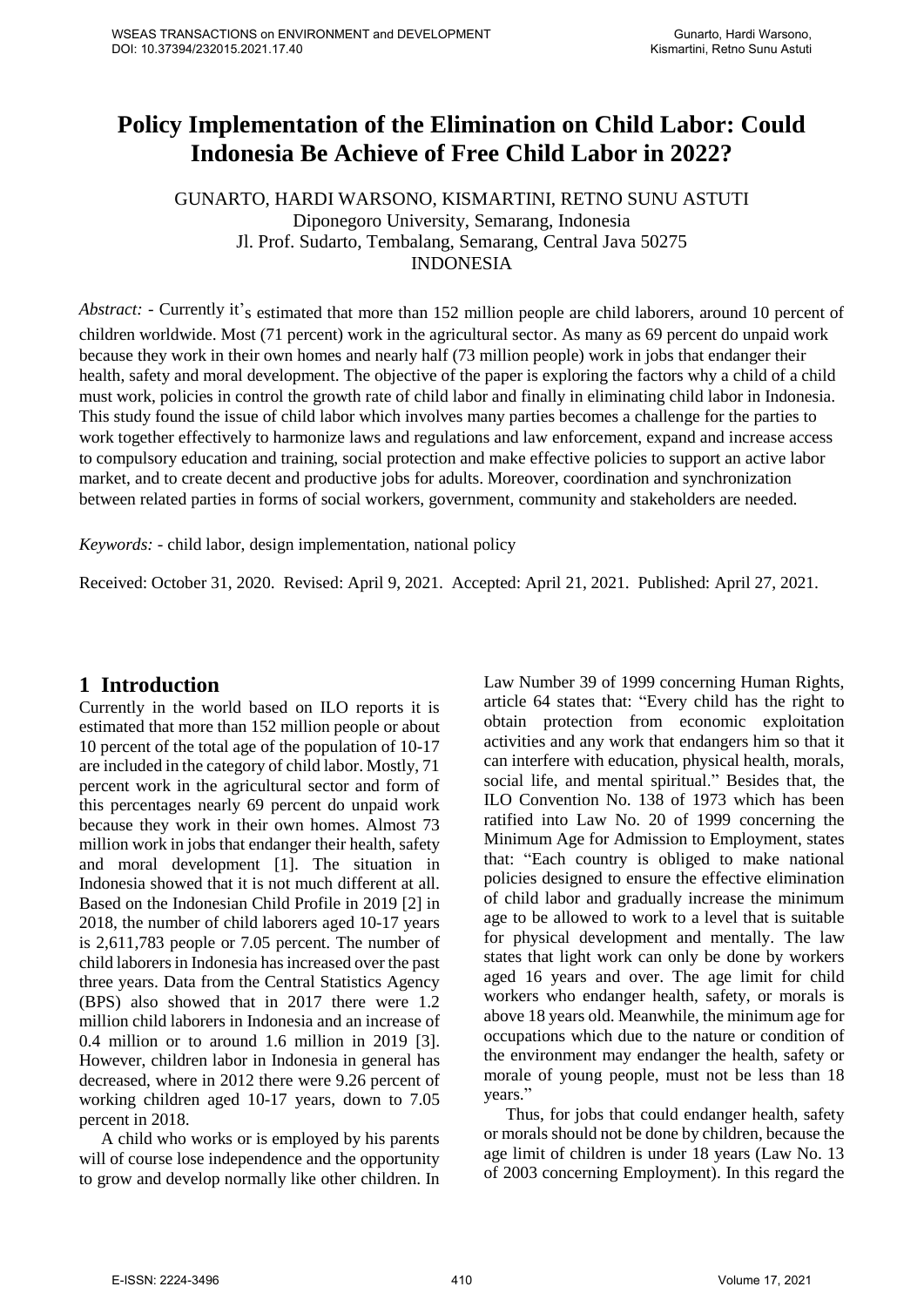Government of Indonesia has also ratified ILO Convention No. 182 of 1999 concerning the Prohibition and Immediate Action for the Elimination of the Worst Forms of Child Labor in Law Number 1 of 2000. The contents of the convention include that each member country that ratifies this convention must take immediate and effective action to ensure the prohibition and

elimination of the worst forms of child labor. Thus, basically the state has an obligation to guarantee the effective abolition of child labor; and stipulates the rule that the minimum age for child labor is permitted 15 years, provided that the child labor is not the worst (hazardous) form of work. A relevant study can be found in [6].

| <b>Last Week Activities</b> | <b>Daily Working Hours</b> |        |                              | <b>Main Working Sectors</b> |         |                              |         |         |
|-----------------------------|----------------------------|--------|------------------------------|-----------------------------|---------|------------------------------|---------|---------|
| $(10 - 17$ years old)       |                            |        | $(10 - 17$ years old worker) |                             |         | $(10 - 17$ years old worker) |         |         |
| a) Working                  | 2611783                    | 7.05%  | a) 0 hour                    | 21261                       | 0.81%   | a) Agriculture               | 1078626 | 41.31%  |
| b) Unemployment             | 403405                     | 1.09%  | b) $1 - 14$ hours            | 1224136                     | 46.87%  | b) manufacture               | 431534  | 16.53%  |
| c) Studying                 | 31611459                   | 85.37% | c) $15 - 40$ hours           | 850737                      | 32.57%  | c) Services                  | 1100878 | 42.16%  |
| d) Household Carrying       | 1649061                    | 4.45%  | $d$ ) > 40 hours             | 515649                      | 19.74%  |                              |         |         |
| e) Others                   | 755157                     | 2.04%  |                              |                             |         |                              |         |         |
| Total                       | 37030865                   | 100%   | Total                        | 2611783                     | 100.00% | Total                        | 2611783 | 100.00% |

For developing countries such as Indonesia, it is not easy to implement a convention on child labor, because of the socio-economic, cultural and other aspects where a child works is considered normal. In this case the Ministry of Manpower developed a roadmap, which is a Roadmap Towards a Child Labor Free Indonesia in 2022. This roadmap is a strategic step in addressing and eliminating child labor. KIBPA (*Kampanye Indonesia Bebas Pekerja Anak*/Child Labor Free Indonesia Campaign) is one of the Ministry of Manpower's efforts to accelerate the realization of the roadmap for Indonesia free of child labor by 2022. The most fundamental question is can Indonesia in 2022 be free from child labor?

This paper discusses the problem of child labor in Indonesia, using a literature study, begins to explore the factors why a child must work, then what policies have been carried out to control child labor and the efforts to eliminate child labor in Indonesia.

# **2 Factors That Cause Child Labor**

#### **2.1 Economic Factors**

Almost all child labor researchers conclude that the cause of child labor is the economic factor, namely poverty [4]. In poor families, children are a guarantee of family life because their energy is able to contribute to the family's economic income. The results of the JARAK (Child Labor Control Network) research that states that the low economy of the family is the dominant factor causing children to make a living [5]. More children work in the informal sector than the formal sector. In the formal sector, child labor tends to exist along the boundary between the formal and informal economies, such as with their parents in home industries and on plantations, in family-owned shops or small factories, especially factories that are "satellites" for big industry. Efforts

to tackle child labor need to be carried out in an integrated manner between sectors at the central and regional levels. Tackling child labor is a dilemma of the government wanting to ban child labor and hopes that all school-age children can develop their intellect at school, to obtain quality human resources in the future. Meanwhile, on the other hand, the government cannot avoid the fact that there are still many poor families, thus allowing children to be forced to work. Supply-side protection is also implemented through cross-sectoral programs intended to limit child labor from sources or institutions that give birth to child labor through preventive measures [7].

Previous literature suggested that one of the efforts made by poor families to supplement family income in addition to involving children in public activities, by utilizing child labor [8, 9, 10]. Children who are not old enough are empowered to carry out the work not only in the household but also work outside the household that makes money, they become workers or child laborers. On the other hand, the occurrence of child labor was due to the child's own desire to consciously choose the world of "exploitation outside the home" rather than being constantly under the control of their own parents [8].

Previous research on Indonesian child labor, seen from the supply side as a determinant of supply side factor was conducted and found that poverty is a major factor in working children [11]. It is poverty that demands children to work to fulfill their daily needs. In addition, the low educational background of parents raises the notion that school is not important if a child is able to make money. This research also shows that the community's economic difficulties have pushed children into the workforce. This happens because most of the children in the oil palm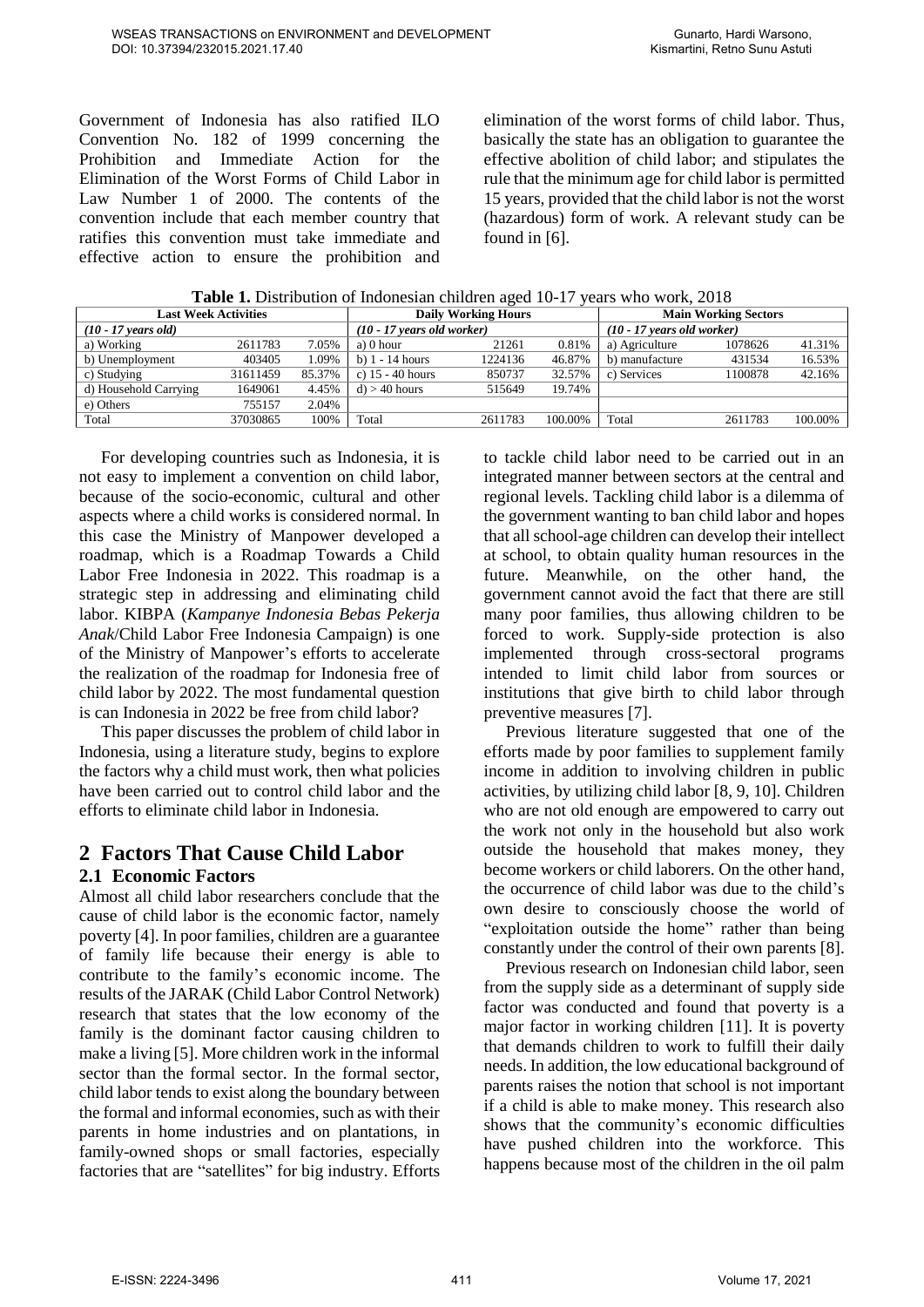plantation environment, work with the reason to fill spare time and help the family economy.

A research in Surakarta City, showed that the factors that caused the emergence of child labor were economic factors, namely poverty, causing children to take to the streets begging or busking [12]. Previous research also concluded that the contribution of factors that influenced the emergence of child labor included parental education, child education and gender [13]. Parents with primary school education will have a 5 times greater chance of child labor than parents with high school education and above. Children who have never gone to school have a 15 times greater chance of child labor compared to children with junior secondary education. While in terms of gender, boys will have a 1.3 times greater chance of becoming child laborers compared to girls.

#### **2.2 Education**

The high cost of basic education is also a reason for children to work. The results of research in NTT Province finding that more than half of the children surveyed had worked while attending school [4, 14]. The duration of work is an important note for child workers so as not to interfere with their growth and development. Law Number 13 of 2003 concerning Manpower regulates a maximum of three hours per day or 15 hours per week and is carried out during the day outside of school hours. BPS data shows that the majority of children aged 10 to 11 years work from a range of 1-20 hours per week. For child workers aged 12-14 years, most of them spend 21-40 hours a week working, while 15- to 17-yearolds work mostly 41-60 hours a week. Interestingly, 5.7 percent of all child workers spend more than half of their time working. This figure exceeds the normal working hours for adults, which is 40 hours per week. Meanwhile, the rush of work will disrupt the child's learning achievement, forced to leave the class, and eventually forced to drop out. The BOS (School Operational Assistance) Program helps to improve the education access of the poor. The results of research conducted by RIM-WB (Regional Independence Monitor-World Bank) stated that BOS has made a significant contribution in increasing access to basic education for children from home poor households, and BOS provides a certain source of funding that is large and stable for schools in poor areas [15, 16]. Without funding from BOS, it is likely that the participation rate and quality of education will be lower. However, this does not mean that BOS is able to effectively help children from poor families go to school, because structurally BOS is given to schools, it can only help those who are already in

school, and those who are not in school or those who DO cannot enjoy the benefits of BOS the. From the educational dimension, it is not solely in terms of the high cost of education but due to the low level of education of parents [17, 18]. Low level of education and economic powerlessness, parents tend to be narrow-minded towards the future of their children so that not taking into account the benefits of higher schools can improve children's welfare in the future. This situation has encouraged children to choose to become child laborers. Starting from a low parental education, economic limitations and traditions, many parents take shortcuts so that their children drop out of school and work better because they are expensive and high school costs are useless because they end up unemployed.

### **2.3 Market penetration**

The market or penetration of global capitalism into the national and regional economy is another factor of child labor since it encourages horizontal mobilization among regions or countries [4, 19-23]. This includes that a person's mobility to look for work outside their area of origin is due to economic conditions which give different economic conditions in the area of origin and destination. The tendency of children to respond to market trends by entering the workforce is not entirely considered negative by child labor experts. The problem of children working in the formal sector is more biased to the perspective of the intervention party, which is often at odds with the child's own perspective. The controversy between the intervention party (government or policy makers) and the child [24]. Salaried work in the industrial sector, mining, or wood processing, and so on which is considered by the intervention parties (policy makers) to be problematic or improper work for children, in terms of children is often even more desirable or as problem solving. Meanwhile, reproductive work that does not provide direct material benefits which is considered by the intervention party as not problematic, from the perspective of the child is considered problematic. Efforts to get children out of work in the formal sector are considered counter- productive.

In line with the above, the emergence of child labor is related to the interests of employers who always want to accumulate as much profit as possible [8]. It is no secret that in the capitalistic system in any country employers always want to keep production costs as low as possible, especially workers' wages. In this context, one of the businesses undertaken by employers is to employ female workers or child laborers [25, 8]. Women and children are preferred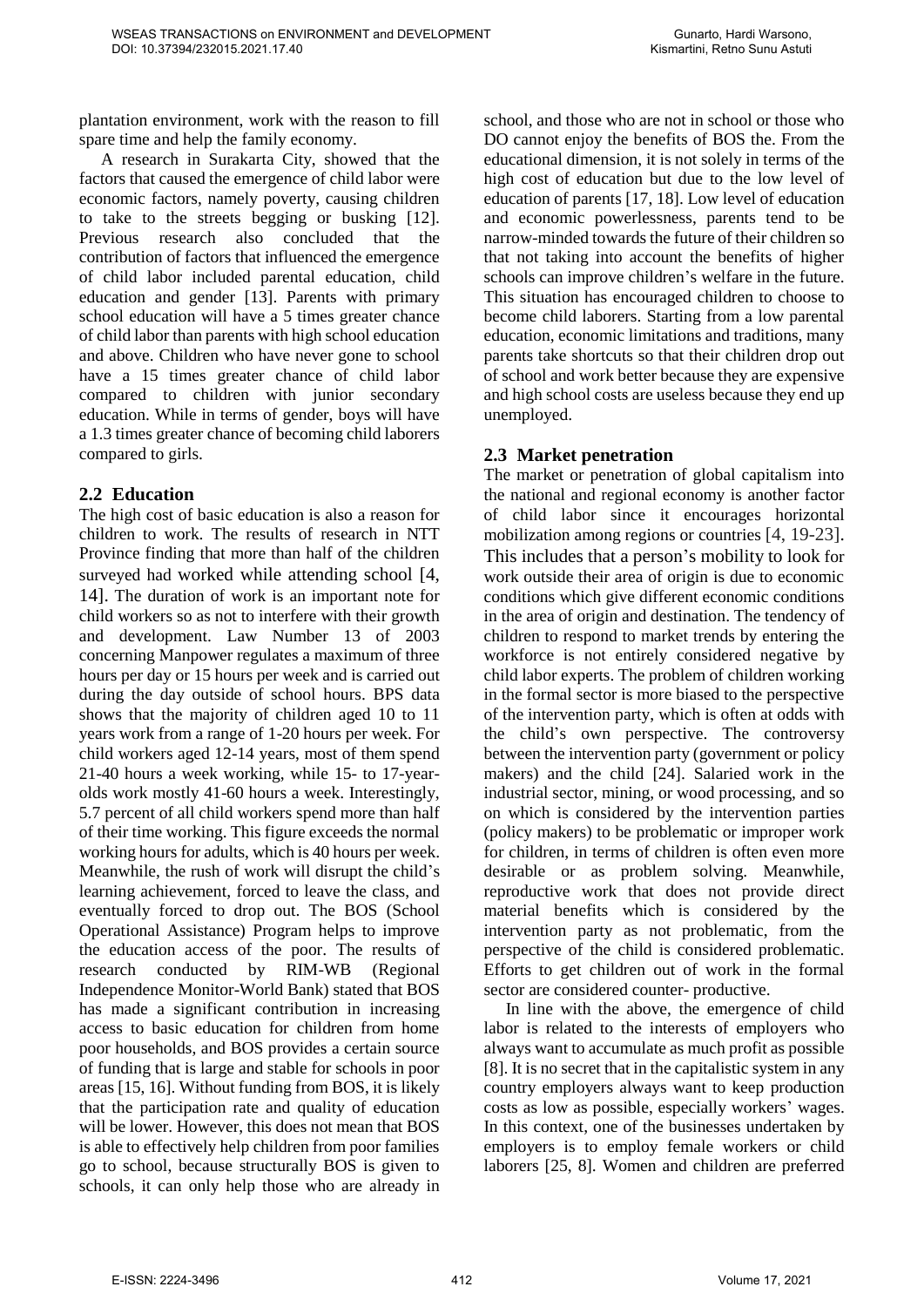by employers because most are willing to be paid cheaply or cheaper than men.

#### **2.4 Cultural/Tradition/Habitual Factors**

Hilson [26] states that it is a culture in the family that children from a young age have done work or as workers. Unconsciously, parents assume working as child labor is a tradition or habit in the community, children are instructed to work as workers on the grounds of getting the best education and preparation to face life in the community later when the child is an adult. Child laborers themselves feel proud to work to earn income for their own interests, as well as to help the family economy and can finance their younger siblings' schooling. In the community, domestic workers are carried out by their daughters, including guarding shops/stalls. Unconsciously the existence of culture, traditions, habits that deliver their children as child workers who should not be time to work. In line with this, the phenomenon of child labor is inseparable from the reality that exists in society, which culturally views children as potential families who are obliged to serve their parents [5]. Children who work actually are considered as devoted children and can lift the dignity and dignity of parents.

From a different perspective, economic problem becomes a main reason for children to continue to be included in the workforce, even though parents fully understand the importance of childhood as a period of education [27]. The answer turns out not only to be an economic problem, when examined, there are social structure issues that allow children to enter the labor market. If the social structure rejects the idea of 'children working', then the set of rules in the form of law will protect it. However, if the structure is subject to praxis based on the law of poverty, then change will quickly occur, and the phenomenon of children who work then can be tolerated.

#### **2.4 Weak Oversight**

One of the active efforts that can be made to prevent child labor is by regulating anti-child labor regulations, and streamlining the implementation and supervision of laws and regulations. Weak supervision and limited institutions for rehabilitation are among the causes of child labor, rules for conducting the protection of child labor are not balanced with the implementation of these rules [5]. So, it is possible that many problems that arise in child labor cannot be resolved.

# **3 Policy on the Elimination of Child Labor**

The policy on the elimination of child labor in Indonesia can be traced through a number of laws and regulations established, among others, Law No. 23 of 2002 jo No. 35 of 2004, concerning Child Protection stipulates that the government and other state institutions are obliged and responsible to provide special protection to children who are exploited economically/and or sexually (article 59). Furthermore, Article 66 states that special protection for children is carried out through (a) dissemination and/or dissemination of statutory provisions relating to the protection of children who are exploited economically and/or sexually; (b) monitoring, reporting, and giving sanctions; and (c) involving various government agencies, companies, trade unions, nongovernmental organizations, and the community in the elimination of economic and/or sexual exploitation of children.

Further, in Law No. 13 of 2003 on Manpower regulates that in principle employers are prohibited from employing children, but there are exceptions for those aged 13-15 years of age must fulfil the following requirements: (a) written permission from parents or guardians; (b) work agreements between employers and parents or guardians; (c) maximum working time of 3 hours; (d) conducted during the day and does not interfere with school time. Under this Law which is clearly prohibited is the employment and involvement of children in the worst forms of labor (article 74), including: (a) all forms of slavery or similar work. (b) Any work that uses, provides, or offers children for prostitution, the production of pornography, pornographic performances, or gambling. (c) all work that utilizes, provides or involves children for the production and trade of alcoholic beverages, narcotics, psychotropic substances and other addictive substances; and (d) all work that endangers the health, safety or morals of children.

From the description related to laws and regulations governing child labor in Indonesia, there is an asynchronous arrangement. Regulations in Law No. 13 of 2003 concerning Manpower, there are articles that contradict Law No. 20 of 1999, which requires child labor in light work and the age must not be less than 16 years while in the Manpower Act the age requirement is lower than 16 years which is 13-15 years.

Regarding the elimination of the Worst Forms of Child Labor (PBPTA), as referred to by ILO Convention No. 182 of 1999 concerning the Prohibition and Immediate Action for the Elimination of the Worst Forms of Child Labor which has been ratified in Law Number 1 of 2000. That each member country that ratifies this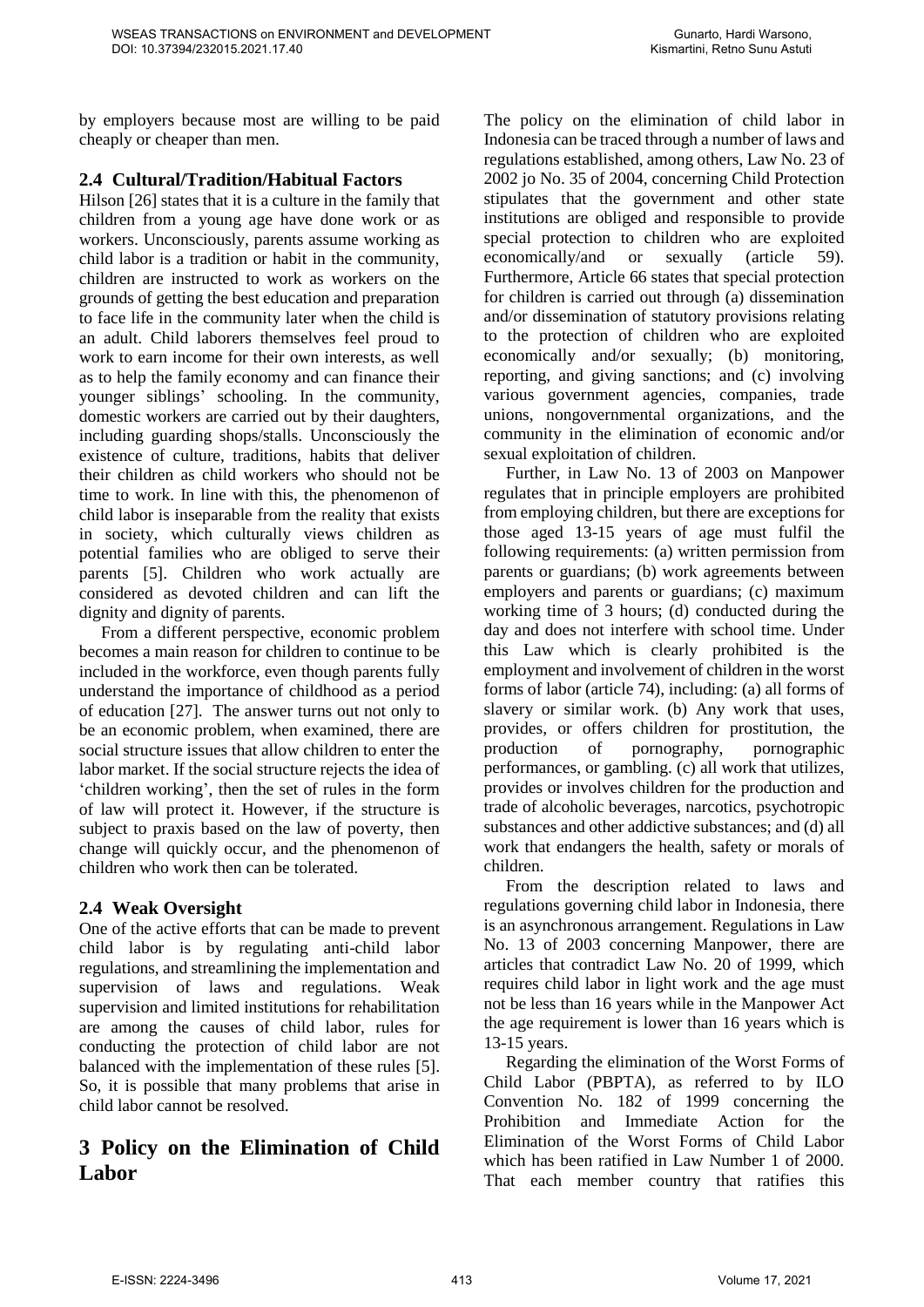convention must take immediate and effective action to guarantee the prohibition and the elimination of the worst forms of child labor as a matter of urgency. In 2001 a National Action Committee (KAN) was formed to eliminate WFCL through Presidential Decree No. 12 of 2001. Article 68 of Law no. 13 of 2003 states that employers are prohibited from employing children. The National Action Committee has succeeded in the NAP for the Elimination of WFCL with a timeframe of 20 years starting in 2002 until 2022. The NAP for WFCL Elimination was stipulated by Presidential Decree No. 59 of 2002. The NAP Elimination of WFCL contains in it: (1) National Policy; (2) Action Programs; (3) Division of Roles and Responsibilities; and (4) Monitoring and Evaluation Mechanism. The PBPTA national policy is in chapter 3 of the NAP document, which is to prevent and eliminate the worst forms of child labor in stages, carried out with an integrated and comprehensive approach. In implementing the policy four strategies were formulated, namely: (1) Determining priorities for phasing out the worst forms of work; (2) involving all parties at all levels; (3) Developing and making careful use of domestic potential; (4) Cooperation and technical assistance with various countries and international institutions. (Unfortunately, in December 2014, through Presidential Regulation No.176 of 2014, President Jokowi dissolved 10 Non-Structural Institutions (LNS), one of which was KAN-PBPTA, the reasons stated as stated in the preamble dictum were in order to improve the effectiveness and efficiency of the organization government).

To support the implementation of the National Action Plan for the Elimination of WFCL (Presidential Decree No. 59 of 2002), the Minister of Home Affairs issued Ministerial Decree Number 6 of 2009 Guidelines for the Establishment of Regional Action Committees, Determination of Regional Action Plans, and Community Empowerment in Eliminating the Worst Forms of Child Labor, subsequently The Governor and Regents/Mayors are instructed to form a Regional Action Committee for the Elimination of WFCL, one of which is to prepare a Regional Action Plan (RAD) for the Elimination of WFCL.

The NAP-Elimination of WFCL has been running for the first 10 years period of 2002-2013, and the second 10-year period of 2013-2022 a Roadmap for a Child Labor Free Indonesia in 2022 by the Ministry of Manpower [28], the preparation of this Roadmap is intended to support the implementation of the NAP-Elimination of WFCL. The road map was prepared as a translation of the NAP-Elimination of WFCL (National Action Committee on the

Elimination of the Worst Forms of Child Labour). This roadmap is a strategic step in addressing and eliminating child labor. KIBPA is one of the Ministry of Manpower's efforts to accelerate the realization of the roadmap for Indonesia free of child labor by 2022. In essence, children should not work because their time should be used for learning, playing, having fun, being in a peaceful atmosphere, getting opportunities, and facilities for achieve his goals in accordance with his physical, mental, social and intellectual development.

The ultimate goal to be achieved is Indonesia Free of Child Labor in 2022, with the planned main efforts to build a strong commitment and mainstreaming from all stakeholders to jointly eradicate CL and WFCL. It is also to establish a national movement to eliminate CL and WFCL that involves all stakeholders in the Central, Provincial and Regency/City levels. Furthermore, the strategies that will be adopted are: (1) harmonization of legislation and law enforcement; (2) actions to eliminate CL and WFCL are carried out on an ongoing basis by involving all parties, and (3) integrating the 2022 Indonesian Child Labor Free Roadmap in the Regional Development Plan.

# **4 Implementation of Child Labor-Hope Program Reduction (PPA-PKH)**

In order to reduce child labor, the government has implemented the Family of Hope Program (PPA-PKH), where this program has the objective of encouraging efforts to detect early, identify and strengthen synergies in preventing and handling cases of exploitation of children, especially in related economic aspects. child labor and other forms of child labor, including the provision of cash transfers to promote children's education. PPA-PKH is carried out with the assistance in shelter with the aim of motivating and preparing children to return to education. In the National Medium-Term Development Plan (RPJMN) 2015 - 2019 establishes the Ministry of Manpower as the executor of the Task for the National Action Committee for the Elimination of the Worst Forms of Child Labor to carry out PPA-PKH activities. PPA-PKH activity is one of the models and acceleration of efforts to eliminate the worst forms of child labor, this activity is carried out in an integrated manner by involving various agencies/institutions both governmental and non-governmental including non-governmental organizations aiming to reduce the number of child laborers.

PPA-PKH Activity Target is child labor with criteria of dropping out of school and working from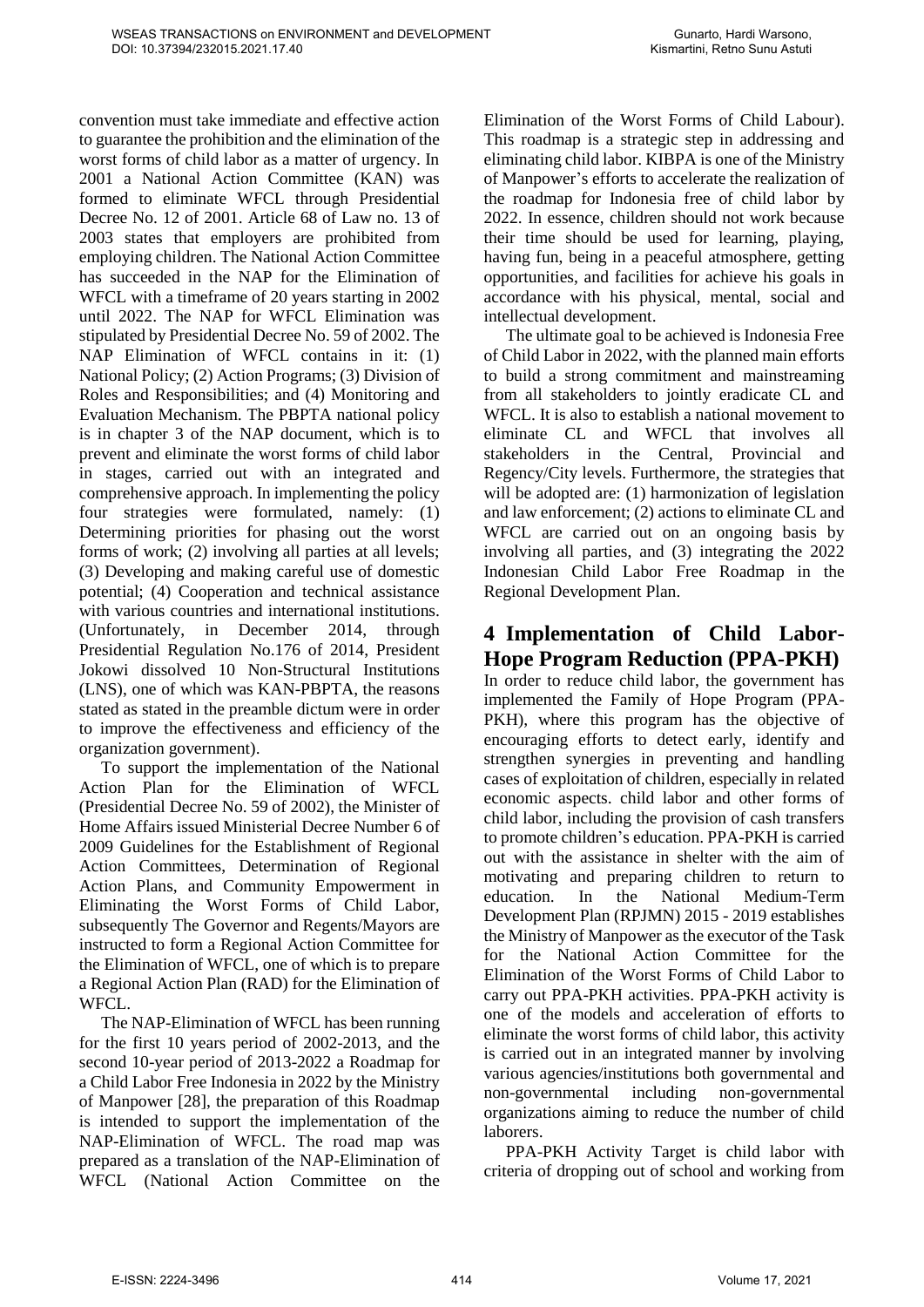Very Poor Households (RTSM) recipients of PKH, PPA-PKH activities are carried out through mentoring at shelters to be returned to education or skills training. An indicator of the success of PPA-PKH is the reduction in the number of child workers and their return to education. Nationally PPA-PKH activities have been going on since 2012, until the end of 2018, the Ministry of Manpower has succeeded in attracting 116,456 child workers to be returned to education through PPA-PKH. In 2019, 18,000 children will be withdrawn from child labor. This program involves involving more than 24 provinces and more than 138 districts/cities which are carried out by the implementation team in stages starting from the central level, provincial and district/city involving various government agencies and non-governmental organizations (NGOs).

In connection with the implementation of the PPA-PKH, an evaluation study of the Effectiveness of the Child Labor Reduction Program in the Context of Supporting the Family Hope Program (PPA-PKH) in Attracting Child Labor into the World of Education, concluding that when viewed from its output, the implementation The 2013 PPA-PKH program can be categorized as successful (85.13% accepted by schools), but in terms of outcomes, that is, after 1 year in the education world, this program can be categorized as not successful, which is still only 47.69% of schools [29]. Using the Logic Model approach as an evaluation tool, the following problems were found: a) Data on child labor from PKH families is invalid; b) Limited companion knowledge; c) Mentoring time is too short; d) Weak coordination and commitment of stakeholders; and e) improper budget management system. The lack of success was due, among others, to: a) Some facilitators did not understand the concepts and indicators of child labor; b) PPA-PKH Implementation Time, too short; c) Coordination across sectors has not been going well; d) Understanding and commitment of stakeholders is still relatively lacking; and e) A centralized budget management system is not appropriate. Various efforts made by the Ministry of Manpower to eliminate child labor and WFCL, namely implementing the PPA-PKH Program in 2008, by withdrawing child workers from very poor households and dropping out of school to be returned to the education unit through providing assistance at shelters. Until 2019, PPA-PKH had attracted as many as 134,456 child workers.

The SMERU research institute in collaboration with BAPPENAS and UNICEF in 2013, in a study of *Child Poverty and Disparities in Indonesia: Challenges for Inclusive Growth* found that reducing child poverty and disparities that currently occur requires intensive collaboration between stakeholders at all levels of government and nongovernmental. Some important national-level policies that have contributed to the reduction of child poverty and disparity [30]. Given how important it is to save the future of child labor, a holistic and comprehensive model of solution is needed. Of the various approaches that can be taken, there is a client centered approach that focuses on child labor. In the case management approach, there are steps that can be taken, such as identifying needs, planning services, providing services, and monitoring [31]. These stages are carried out to recognize and understand the needs of child labor. In addition, it also explores the ability of children and their closest groups such as family or peers to meet their basic needs and emotional needs. In addition, efforts are also made to explore the resources of formal institutions, such as schools, social institutions, etc., to identify the assistance that can be provided to these child workers [7].

## **5 The Implementation of the Free Target of Child Labor 2022**

The Roadmap for the Elimination of Child Labor, targets that in 2022 Indonesia will be free of child labor, so that the practical period will be 2 years, while in 2018, Indonesia still has 2,611,783 working children or 7.05 percent. The PPA-PKH program annually resolves 1,800 out of school children to be returned to school. The consideration about the percentage of child labor for 5 years, namely from 2014 to 2018, there was only a 0.01% decline. Moreover, there are other factors that have never been taken into account before, namely the co-19 outbreak that hit all countries in the world, already turned off by the poor population in Indonesia will be very significant.

Seeing these conditions, it is better to do a replanning, whether the reduction in targets, or acceleration by mobilizing all the potential resources owned. More specifically, the 2020-2024 Strategic Plan Design for Child Labor Reduction is implemented by involving families, schools and the community to evaluate existing policies, mainstream policies to related Ministries/Agencies, build partnerships, increase community awareness regarding the importance of schools for children, improve children's skills education, develop social security programs for children and their families, increasing public understanding of new values and norms related to child labor; improve the reporting system and complaint services that are integrated,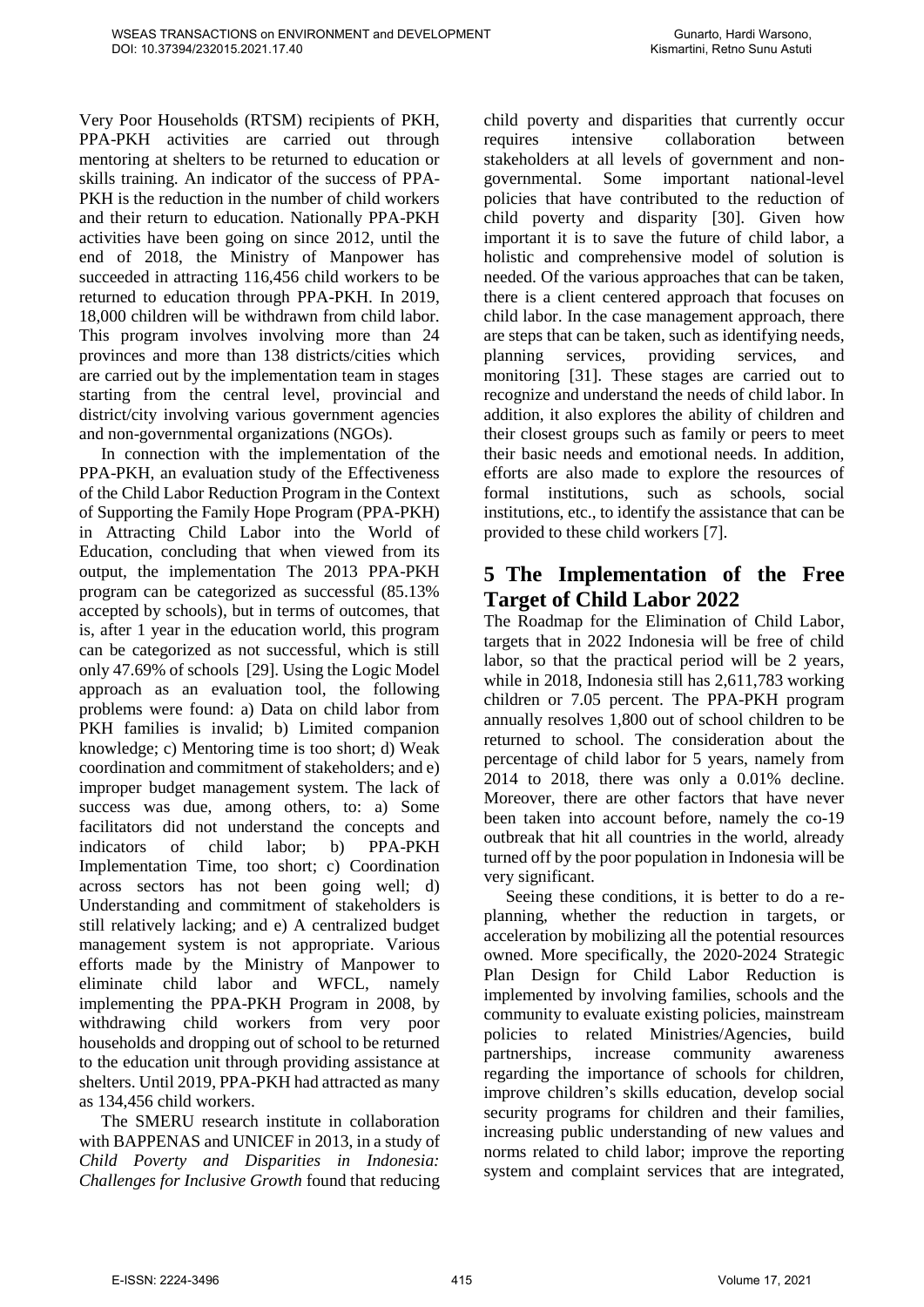responsive, and there is synergy in handling cases; as well as undertaking major reforms in the management of child labor cases so that they can be carried out quickly, integrated and comprehensively.



*Source: Profile of Indonesian Children, Indonesian Ministry of Womens Empowerment and Child Protection and Indonesian Central Bureau of Statistic, series 2014-2018* [32-36].

**Figure 1.** Children 10-17 Years old Who Works and Development of Percentage of Children Working from 2014-2018.

### **6 Concluding Remarks**

This study found the issue of child labor which involves many parties becomes a challenge for the parties to work together effectively to harmonize laws and regulations and law enforcement. The findings also highlight the need to expand and increase access to compulsory education and training, social protection and make effective policies to support an active labor market, and to create decent and productive jobs for adults. Moreover, coordination and synchronization between related parties in forms of social workers, government, community and stakeholders are needed. As a practical implication, efforts to tackle child labor need to be carried out in an integrated manner between sectors at the central and regional levels. Tackling child labor is a dilemma of the government wanting to ban child labor and hopes that all schoolage children can develop their intellect at school, to obtain quality human resources in the future.

*References:* 

- [1]. International Labor Organization (ILO). Global Estimates of Child Labour: Results and trends, 2012-2016. *Report*. Geneva, 19 September, 2017, Retrieved from  $\blacksquare$ [https://www.ilo.org/wcmsp5/groups/public/--](https://www.ilo.org/wcmsp5/groups/public/---dgreports/---dcomm/documents/publication/wcms_575499.pdf) [dgreports/--](https://www.ilo.org/wcmsp5/groups/public/---dgreports/---dcomm/documents/publication/wcms_575499.pdf) [dcomm/documents/publication/wcms\\_575499.p](https://www.ilo.org/wcmsp5/groups/public/---dgreports/---dcomm/documents/publication/wcms_575499.pdf) [df.](https://www.ilo.org/wcmsp5/groups/public/---dgreports/---dcomm/documents/publication/wcms_575499.pdf)
- [2]. Ministry of PPPA and BPS. *Profile of Indonesian Children*. Jakarta: Ministry of PPPA, 2019. Retrieved from [https://www.kemenpppa.go.id/lib/uploads/slider/](https://www.kemenpppa.go.id/lib/uploads/slider/e56dc-15242-profil-anak-indonesia_-2019.pdf) [e56dc-15242-profil-anak-indonesia\\_-2019.pdf.](https://www.kemenpppa.go.id/lib/uploads/slider/e56dc-15242-profil-anak-indonesia_-2019.pdf)
- [3]. Central Bureau of Statistics (BPS). *Survei Sosial Ekonomi Nasional (Susenas)*. Jakarta: BPS, 2017.
- [4]. Darwin, M. Abolition or Elimination of Child Labor?, *Paper Seminar and Workshop Reflection and Evaluation of Prospects of Child Labor Free Zones*, Kutai Kartanegara June 20, 2006.
- [5]. Setiamandani, E. D. Perlindungan Hukum Bagi Pekerja Anak Dan Upaya Penanggulangannya. *Reformasi*, vol. 2, no. 2, 2012, pp. 74-81.
- [6]. Traboulsi, M. A., Boussaid, A., Talibi, Z. E., A.. Obesity and lifestyle indicators impact on obstetric complications and fetal outcome in North Lebanon population. International Journal of Biology and Biomedical Engineering, 15, 2021, pp. 9-17. DOI:10.46300/91011.2021.15.3.
- [7]. Nandi, N. Pekerja anak dan permasalahannya. *Jurnal Geografi Gea*, vol. 6, no. 1, 2016.
- [8]. Suyanto, B. *Pekerja Anak dan Kelangsungan Pendidikannya*. Surabaya: Airlangga University Press, 2003.
- [9]. Harbison, S. F. Family Structure and Family Strategy in Migration Decision Making. In *Migration Decision Making: Multidisciplinary Approaches to Microlevel Studies in Developed and Developing Countries*. Edited by G.F. Dejong and R.W. Gardner. New York: Pergamon Press, 1981, pp. 225-251.
- [10]. Chambers, J. G. The hedonic wage technique as a tool for estimating the costs of school personnel: A theoretical exposition with implications for empirical analysis. *Journal of education finance*, vol. 6, no. 3, 1981, pp. 330- 354.
- [11]. Haszelinna, D., Arabsheibani, GR. Child Labour in Indonesia: Supply-Side Determinants. *Economic and Finance in Indonesia*, vol. 62, no. 3, 2016, pp. 162-179.
- [12]. Demartoto, A. *Karakteristik sosial ekonomi dan faktor-faktor penyebab anak bekerja di sektor informal di Kota Surakarta: laporan penelitian: penelitian perseorangan*